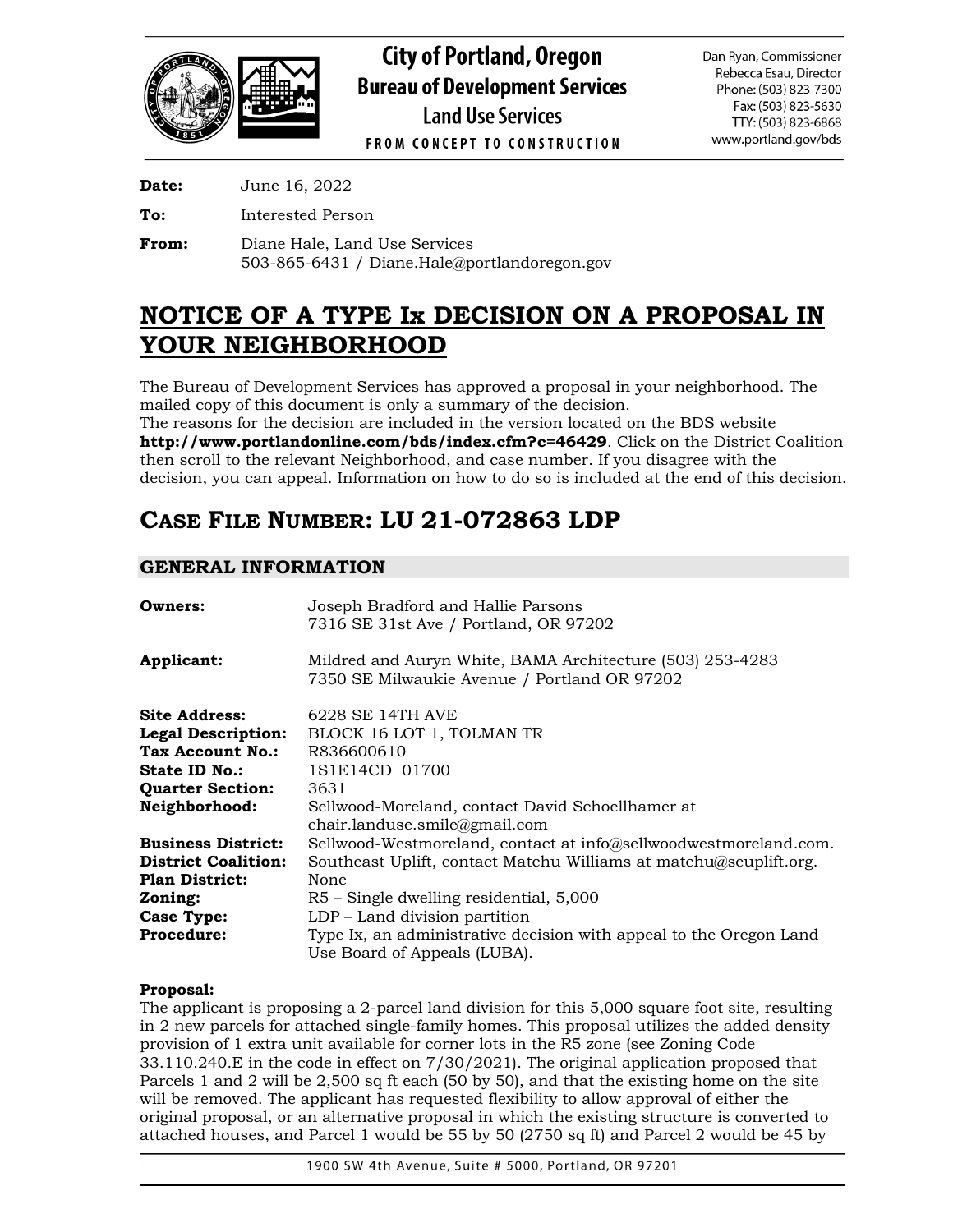50 (2250 sq ft). There are no regulated trees on the site. In order to show feasibility of providing services and other criteria, the applicant has provided a conceptual development plan showing attached single-dwelling residences on each parcel (Exhibit C.1). Actual development will be reviewed under the Zoning Code in effect at the time of building permit submittal in the future.

This partition is reviewed through a Type Ix land use review because: (1) the site is in a residential zone; (2) fewer than four lots are proposed; (3) none of the lots, utilities, or services are proposed within a Potential Landslide Hazard or Flood Hazard Area, and; (4) no other concurrent land use reviews (such as an Adjustment or Environmental Review) are requested or required (see 33.660.110).

For purposes of State Law, this land division is considered a partition. To partition land is to divide an area or tract of land into two or three parcels within a calendar year (See ORS 92.010). ORS 92.010 defines "parcel" as a single unit of land created by a partition of land. The applicant's proposal is to create 2 units of land (2 parcels). Therefore, this land division is considered a partition.

**Relevant Approval Criteria:** In order to be approved, this proposal must comply with the approval criteria of *Title 33*.The relevant criteria are found in **Section 33.660.120, Approval Criteria for Land Divisions in Open Space and Residential Zones.**

# **FACTS**

**Site and Vicinity:** The site is a corner lot developed with a house constructed in 2007. The area directly surrounding the site is generally zoned for and developed with single family houses. Commercial mixed-use development is located ~2 blocks to the east on SW Milwaukie Avenue. Llewellyn Elementary School is directly across SE 14th Avenue to the west of the site. The Willamette River is located ~600 feet to the west.

Infrastructure:

- **Streets** The site has approximately 50 feet of frontage on SE Tolman Street and 100 feet of frontage on SE 14th Avenue. There is one driveway entering the site from  $SE$  14<sup>th</sup> St that serves the existing house on the site. At this location, the City's Transportation System Plan (TSP) classifies SE 14th Ave as Local Service for all modes, whereas SE Tolman St is classified as a City Bikeway, Neighborhood Walkway, Local Service for all remaining modes. Both Right-of-Ways (ROW), according to City GIS data, are improved with a 28-ft wide roadway with an 8-6-2 pedestrian corridor within a 60-ft wide ROW. Tri-Met provides transit service a few blocks to the east of the site via Bus 19 (Woodstock) and 70 (Milwaukie).
- **Water Service** There is an existing 16" water main in SE 14th Avenue. There is an existing 6" main in SE Tolman Street. The existing house is served by a 3/4-inch metered service from the main in SE Tolman Street.
- **Sanitary Service -** There is an existing 8-inch public combination sewer line in SE Toman Street.
- **Stormwater Disposal** There is no public storm-only sewer currently available to this property.

**Zoning:** R5 Zone - The single-dwelling zones are intended to preserve land for housing and to provide housing opportunities for individual households. The zones implement the comprehensive plan policies and designations for single‐dwelling housing. Newly created lots in the R5 zone have a minimum area of 3,000 square feet and maximum density of 1 lot per 5,000 square feet of site area.

Land Use History: City records indicate there are no prior land use reviews for this site.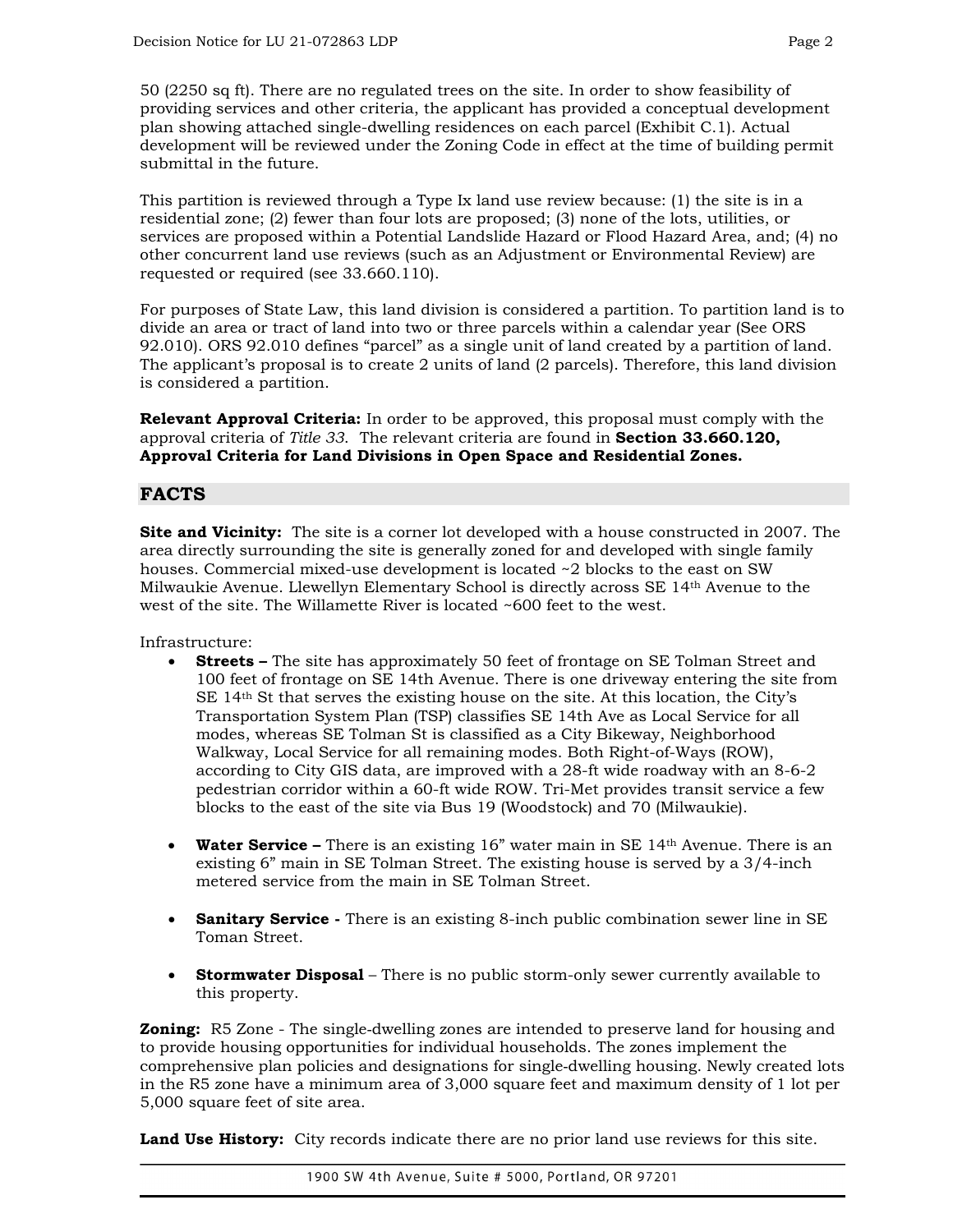**Agency Review:** Several Bureaus have responded to this proposal and relevant comments are addressed under the applicable approval criteria. Exhibits "E" contain the complete responses.

**Neighborhood Review:** A Notice of Proposal in Your Neighborhood was mailed on **February 1, 2022**. No written responses have been received from the Neighborhood Association or notified property owners in response to the proposal.

# **ZONING CODE APPROVAL CRITERIA**

#### *APPROVAL CRITERIA FOR LAND DIVISIONS IN OPEN SPACE AND RESIDENTIAL ZONES 33.660.120 The Preliminary Plan for a land division will be approved if the review body finds that the applicant has shown that all of the following approval criteria have been met.*

Due to the specific location of this site, and the nature of the proposal, some of the criteria are not applicable. The following table summarizes the criteria that are not applicable. Applicable criteria are addressed below the table.

| Criterion    | <b>Code Chapter/Section</b> | Findings: Not applicable because:                   |  |  |  |
|--------------|-----------------------------|-----------------------------------------------------|--|--|--|
|              | and Topic                   |                                                     |  |  |  |
| $\mathbf B$  | 33.630 - Tree Preservation  | No trees in excess of 6 inches in diameter are      |  |  |  |
|              |                             | located fully or partially on the site.             |  |  |  |
| $\mathsf{C}$ | 33.631 - Flood Hazard Area  | The site is not within the flood hazard area.       |  |  |  |
| D            | 33.632 - Potential          | The site is not within the potential landslide      |  |  |  |
|              | Landslide Hazard Area       | hazard area.                                        |  |  |  |
| ${\bf E}$    | 33.633 - Phased Land        | A phased land division or staged final plat has not |  |  |  |
|              | Division or Staged Final    | been proposed.                                      |  |  |  |
|              | Plat                        |                                                     |  |  |  |
| $\mathbf F$  | 33.634 - Recreation Area    | The proposed density is less than 40 units.         |  |  |  |
| H            | 33.636 - Tracts and         | No tracts or easements have been proposed or will   |  |  |  |
|              | Easements                   | be required.                                        |  |  |  |
| $\mathbf I$  | 33.639 - Solar Access       | The proposed development is for something other     |  |  |  |
|              |                             | than single-dwelling detached homes.                |  |  |  |
|              |                             |                                                     |  |  |  |
| $\mathbf J$  | 33.640 - Streams, Springs,  | No streams, springs, seeps or wetlands are evident  |  |  |  |
|              | Seeps and Wetlands          | on the site.                                        |  |  |  |
| $\mathbf{L}$ | 33.654.110.B.2 - Dead end   | No dead end streets are proposed.                   |  |  |  |
|              | streets                     |                                                     |  |  |  |
|              | 33.654.110.B.3 -            | The site is not located within an I zone.           |  |  |  |
|              | Pedestrian connections in   |                                                     |  |  |  |
|              | the I zones                 |                                                     |  |  |  |
|              | 33.654.110.B.4 - Alleys in  | No alleys are proposed or required.                 |  |  |  |
|              | all zones                   |                                                     |  |  |  |
|              | 33.654.120.C.3.c -          | No turnarounds are proposed or required.            |  |  |  |
|              | Turnarounds                 |                                                     |  |  |  |
|              | 33.654.120.D - Common       | No common greens are proposed or required.          |  |  |  |
|              | Greens                      |                                                     |  |  |  |
|              | 33.654.120.E - Pedestrian   | No pedestrian connections are proposed or           |  |  |  |
|              | Connections                 | required.                                           |  |  |  |
|              | 33.654.120.F - Alleys       | No alleys are proposed or required.                 |  |  |  |
|              | 33.654.120.G - Shared       | No shared courts are proposed or required.          |  |  |  |
|              | Courts                      |                                                     |  |  |  |
|              | 33.654.130.B - Existing     | No public dead-end streets or pedestrian            |  |  |  |
|              | public dead-end streets     | connections exist that must be extended onto the    |  |  |  |
|              | and pedestrian connections  | site.                                               |  |  |  |
|              | 33.654.130.C - Future       | No dead-end street or pedestrian connections are    |  |  |  |
|              | extension of dead-end       | proposed or required.                               |  |  |  |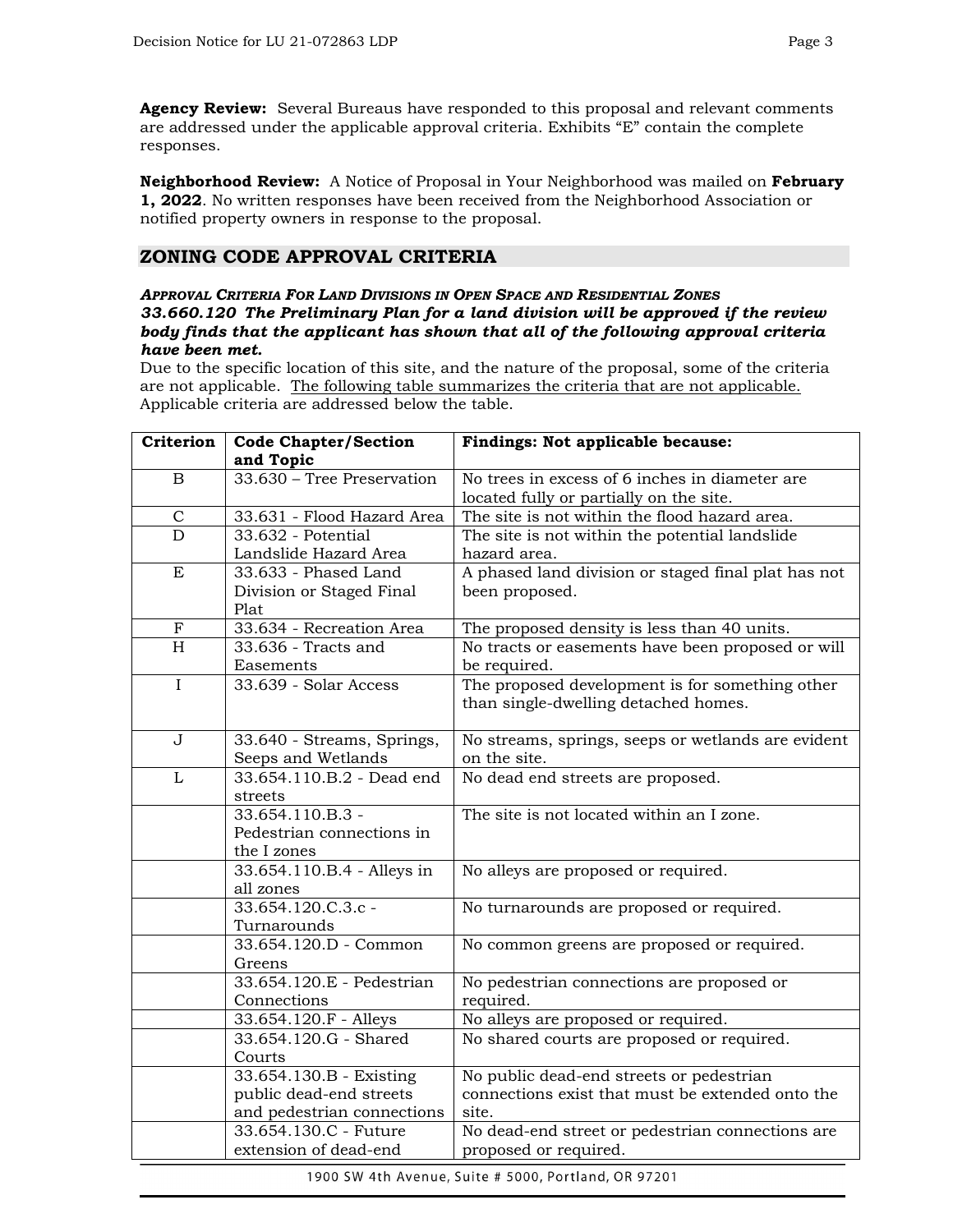| streets and pedestrian<br>connections                  |                                                                                          |
|--------------------------------------------------------|------------------------------------------------------------------------------------------|
| 33.654.130.D - Partial<br>rights-of-way                | No partial public streets are proposed or required.                                      |
| 33.655 - School District<br><b>Enrollment Capacity</b> | The proposal is for less than 11 lots or is not in<br>the David Douglas School District. |

## **Applicable Approval Criteria are:**

## **A. Lots. The standards and approval criteria of Chapters 33.605 through 33.612 must be met.**

**Findings:** Chapter 33. 610 contains the density and lot dimension requirements applicable in the RF through R5 zones. Based on the applicant's survey, the site area is 5,000 square feet. The maximum density in the R5 zone is one unit per 5,000 square feet. Minimum density is one unit per 5,000 square feet based on 80 percent of the site area.

The site has a maximum density of 1 unit and a minimum required density of 1 unit. If the minimum required density is equal to or larger than the maximum allowed density, then the minimum density is automatically reduced to one less than the maximum. Therefore, in this case the minimum density is reduced to 0.

The applicant is proposing 2 parcels, which exceeds the maximum density normally allowed for the site. However, Parcels 1 and 2 are proposed for attached houses under the provision in 33.110.240.E, which allows one extra unit in conjunction with attached houses on corner lots. The applicant has requested flexibility to either demolish the existing structure and build new attached houses on the site, or to convert the existing structure on the site to attached housing through the proposed land division. The additional lot is allowed provided that the structure is converted to attached houses, or the site is developed with new attached houses.

With a condition of approval limiting the development on Parcels 1 and 2 to attached houses, the density standards are met.

|                                            | Min. Lot<br>Area<br>(square<br>feet) | Max. Lot<br>Area<br>(square<br>feet) | Min. Lot<br>Width*<br>(feet) | Min.<br>Depth<br>(feet) | Min.<br><b>Front Lot</b><br>Line<br>(feet) |
|--------------------------------------------|--------------------------------------|--------------------------------------|------------------------------|-------------------------|--------------------------------------------|
| Original lot before division<br>in R5 zone | 4,500                                | <b>NA</b>                            | <b>NA</b>                    | <b>NA</b>               | <b>NA</b>                                  |
| Original lot before division               |                                      |                                      |                              |                         |                                            |
| New attached housing lots                  | 1,600                                | <b>NA</b>                            | 36                           | 40                      | 30                                         |
| meet R2.5 Zone dimensions                  |                                      |                                      |                              |                         |                                            |
| Parcel 1 (original proposal)               | 2500                                 |                                      | 50                           | 50                      | 50                                         |
| Parcel 2 (original proposal)               | 2500                                 |                                      | 50                           | 50                      | 50                                         |
| Parcel 1 (alternate proposal)              |                                      | 2750                                 | 50                           | 55                      | 50                                         |
| Parcel 2 (alternate proposal)              | 2250                                 |                                      | 45                           | 50                      | 50                                         |

The lot dimensions required and proposed are shown in the following table:

\* Width is measured by placing a rectangle along the minimum front building setback line specified for the zone. The rectangle must have a minimum depth of 40 feet, or extend to the rear of the property line, whichever is less.

#### Attached Houses on Corner Lots

Parcels 1 and 2 are smaller than would normally be allowed in the R5 zone. As described above, these lots are being created through a provision that allows attached houses on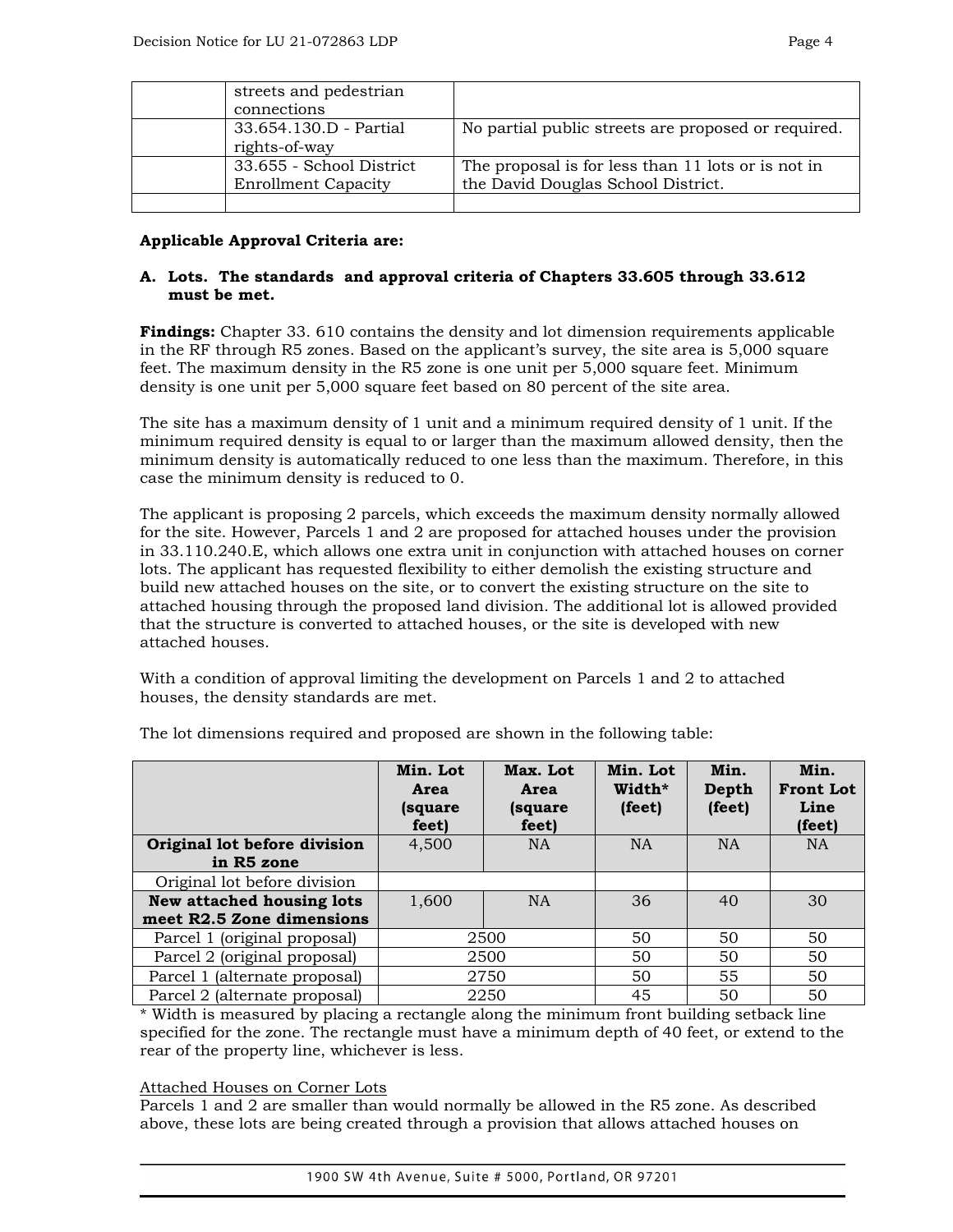corner lots. To use this code provision the original lot before the division must be at least 4,500 square feet.

As shown in the table above, taken together (before the division), the required lot dimension requirements are met. Proposed Parcels1 and 2 each exceed the minimum lot dimension standards with either the original or alternate proposal. Therefore, the corner lot may be divided to create Parcels 1 and 2 as proposed.

Overall, the findings above show that the applicable density and lot dimension standards are met. Additionally, the lot lines are straight and side lot lines are perpendicular to the street.

Accordingly, this criterion is met.

## **G. Clearing, Grading and Land Suitability. The approval criteria of Chapter 33.635, Clearing, Grading and Land Suitability must be met.**

**Findings:** The regulations of Chapter 33.635 ensure that the proposed clearing and grading is reasonable given the infrastructure needs, site conditions, tree preservation requirements, and limit the impacts of erosion and sedimentation to help protect water quality and aquatic habitat.

Additionally, where geologic conditions or historic uses of the site indicate that a hazard may exist, the applicant must show that the proposed land division will result in lots that are suitable for development. The applicant may be required to make specific improvements to make the lots suitable for their intended uses and the provision of services and utilities.

Clearing and Grading: In this case, the site is primarily flat and is not located within the Potential Landslide Hazard Area. Therefore, no significant clearing or grading will be required on the site to make the new lots developable. In addition, there are no trees required to be preserved in the areas where new development on the site is anticipated. This criterion is met.

Land Suitability: The site is currently in residential use, and there is no record of any other use in the past. As indicated above, the site is relatively flat and contains no known geological hazards. Therefore, there are no anticipated land suitability issues and the new lots can be considered suitable for new development. This criterion is met.

#### **H. Tracts and easements. The standards of Chapter 33.636, Tracts and Easements must be met;**

**Findings:** No tracts are proposed or required for this land division, so criterion A does not apply.

The following easements are proposed and/or required for this land division:

- A Private Sanitary Sewer Easement is required across the relevant portions of Parcel
	- 1, for a sanitary sewer lateral connection that will serve Parcel 2.

As stated in Section 33.636.100 of the Zoning Code, a maintenance agreement will be required describing maintenance responsibilities for the easement described above and facilities within those areas. This criterion can be met with the condition that a maintenance agreement is prepared and recorded with the final plat. In addition, the plat must reference the recorded maintenance agreement with a recording block for each agreement, substantially similar to the following example:

*"A Declaration of Maintenance agreement for (name of feature) has been recorded as document no. \_\_\_\_\_\_\_\_\_\_\_, Multnomah County Deed Records."*

With the conditions of approval discussed above, this criterion is met.

1900 SW 4th Avenue, Suite # 5000, Portland, OR 97201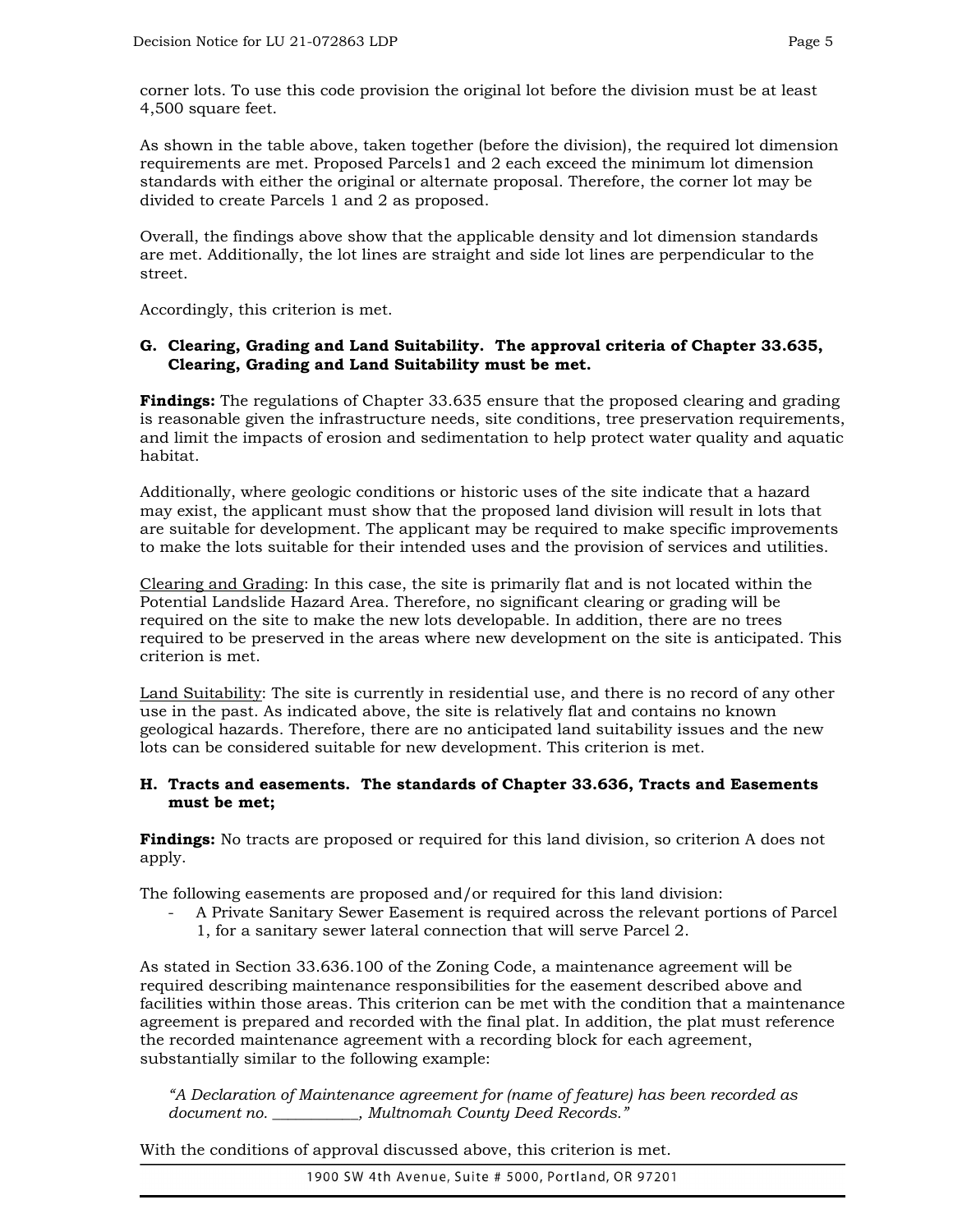## **K. Transportation impacts. The approval criteria of Chapter 33.641, Transportation Impacts, must be met; and,**

**Findings:** The transportation system must be capable of supporting the proposed development in addition to the existing uses in the area.

Evaluation factors include: safety, street capacity, level of service, connectivity, transit availability, availability of pedestrian and bicycle networks, on-street parking impacts, access restrictions, neighborhood impacts, impacts on pedestrian, bicycle, and transit circulation. Evaluation factors may be balanced and measures to mitigate impacts may be necessary.

The Development Review Section of the Portland Bureau of Transportation (PBOT) has reviewed the application against the evaluation factors and has provided the following findings (see Exhibit E.2):

*The applicant provided a written narrative addressing the transportation approval criteria above. The application proposes to divide the existing 5,000 square foot lot into two 2,500 sq. ft. parcels for attached housing. Both proposed dwellings are providing one on-site parking space, each accessed from separate streets. This maximizes on-street parking availability while also continuing the neighborhood character of the area. Therefore, neighborhood livability and on-street parking demand is expected to be negligible in this case.* 

*Based upon trip generation estimates from the Institute of Transportation Engineers (ITE) Trip Generation Manual, 11th Edition, the new proposed parcel is projected to generate one additional morning and one evening trip, for approximately ten daily trips. The net addition of one single-family residence added to the transportation system resulting from the development will not adversely impact the operations of area intersections, as the proposed development adds negligible trips to the transportation network compared to existing volumes in the area, which the established grid-pattern provides many redundant routes for multiple modes, and is consistent with the zoning of the property. The abutting streets are fully improved with a paved roadway and established pedestrian corridors. Therefore, the transportation system is capable of safely supporting the proposed development in addition to existing uses in the area and capable of maintaining acceptable levels of service.* 

*The subject site is located within walking distance from TriMet bus lines 19-Woodstock and 70-Milwaukie, a few blocks to the east. In addition, to two MAX stations are less than a mile away and have complete sidewalks and adequate crossings between the site and transit stops. For bicycles, the SE 15th Ave and SE Tolman are classified as City Bikeways, in addition to the Springwater Corridor to the west. The remaining surrounding streets are Local Service streets, which allows for a safe and comfortable environment for cyclists to connect to other complete facilities in the immediate area and other areas within Portland. For Pedestrians, the abutting and nearby sidewalk network in the area is complete and provides safe passage to locations within the immediate vicinity and to local transit stops. Therefore, the resulting proposed development will not negatively impact transit access or other transportation modes and will maintain the established pedestrian environment.*

PBOT has reviewed and concurs with the information supplied and available evidence. No mitigation is necessary for the transportation system to be capable of supporting the proposed development in addition to the existing uses in the area. These criteria are met.

# **L. Services and utilities. The regulations and criteria of Chapters 33.651 through 33.654, which address services and utilities, must be met.**

**Findings:** Chapters 33.651 through 33.654 address water service standards, sanitary sewer disposal standards, stormwater management, utilities and rights of way. The criteria and standards are met as shown in the following table: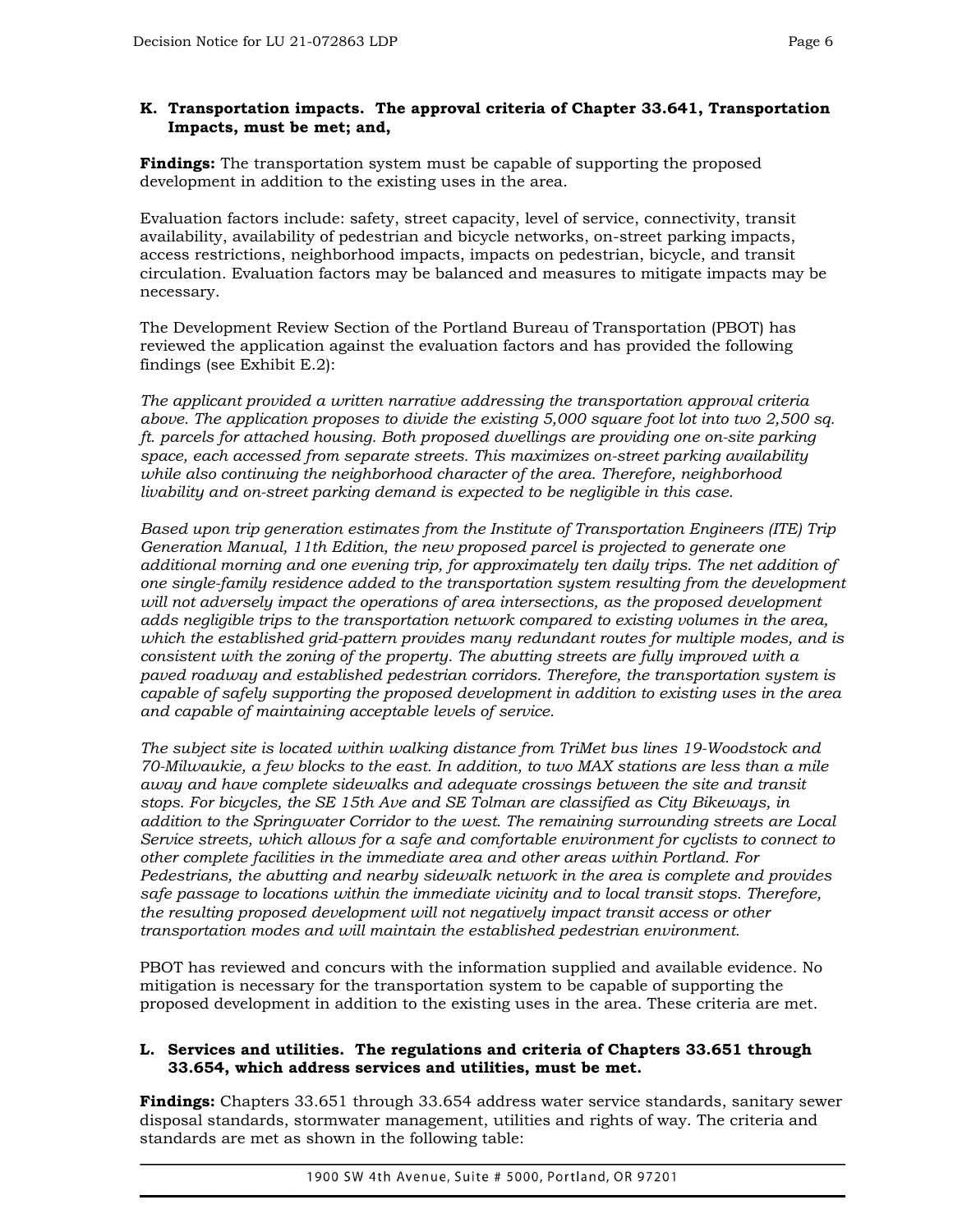#### **33.651 Water Service standard –** See Exhibit E.3 and Exhibit E.4

The Water Bureau has indicated that service is available to the site, as noted on page 2 of this report. The water service standards of 33.651 have been verified.

#### **33.652 Sanitary Sewer Disposal Service standards** – See Exhibit E.1

The Bureau of Environmental Services has indicated that service is available to the site, as noted on page 2 of this report.

BES reviewed the proposed improvement and utility plan and the response is summarized below:

According to City records, the existing structure (proposed to be removed or demolished) is currently connected to the combined sewer in SE Tolman St via a lateral located ~183 feet from the maintenance hole (ID ACN242) at the intersection of SE Toman St and SE 15th Ave. This places the lateral approximately 5 feet from the eastern property line and within the frontage of Parcel 1. Parcel 1 will be served by this existing lateral connection to the combined sewer in SE Tolman St.

The applicant is proposing to serve Parcel 2 with a new connection to the combined sewer in SE Tolman St and a route of service through an easement crossing the proposed Parcel 1. To ensure the availability of sewer service to the benefit of Parcel 2, a private sanitary sewer easement shall be shown and labeled over the relevant portions of Parcel 1 on the final plat.

With this condition, BES determined the applicant's proposal for sanitary service acceptable for the purpose of reviewing the preliminary land division application against the sanitary sewer disposal standards of 33.652. This criterion is met.

#### **33.653.020 & .030 Stormwater Management criteria and standards –** See Exhibit E.1

BES reviewed the applicant's proposed improvement and utility plan and Simplified Approach Form against the stormwater management approval criteria and standards, and determined that a stormwater management system can be designed that will provide adequate capacity and disposal for the expected amount of stormwater, as summarized below:

No stormwater tract is proposed or required.

The applicant has proposed the following stormwater management methods:

**Parcels 1 and 2:** Stormwater from these lots will be directed to individual drywells that will treat the water and slowly infiltrate it into the ground. Each of these lots has sufficient area for a stormwater facility that can be adequately sized and located to meet setback standards, and accommodate water from a reasonably-sized home. BES has indicated conceptual approval of the drywells.

BES determined the proposal is acceptable for reviewing the land division against the stormwater management approval criteria and standards. This criterion is met.

#### **33.654.110.B.1 Through streets and pedestrian connections**

Generally, through streets should be provided no more than 530 feet apart and pedestrian connections should be provided no more than 330 feet apart. Through streets and pedestrian connections should generally be at least 200 feet apart.

The site is located within an area in which the established grid-pattern provides many redundant routes for multiple modes and meets the spacing standard for through streets and pedestrian connections. The abutting streets are fully improved with a paved roadway and established pedestrian corridors. This criterion is met.

**33.654.120.B & C Width & elements of the right-of-way –** See Exhibit E.2

1900 SW 4th Avenue, Suite # 5000, Portland, OR 97201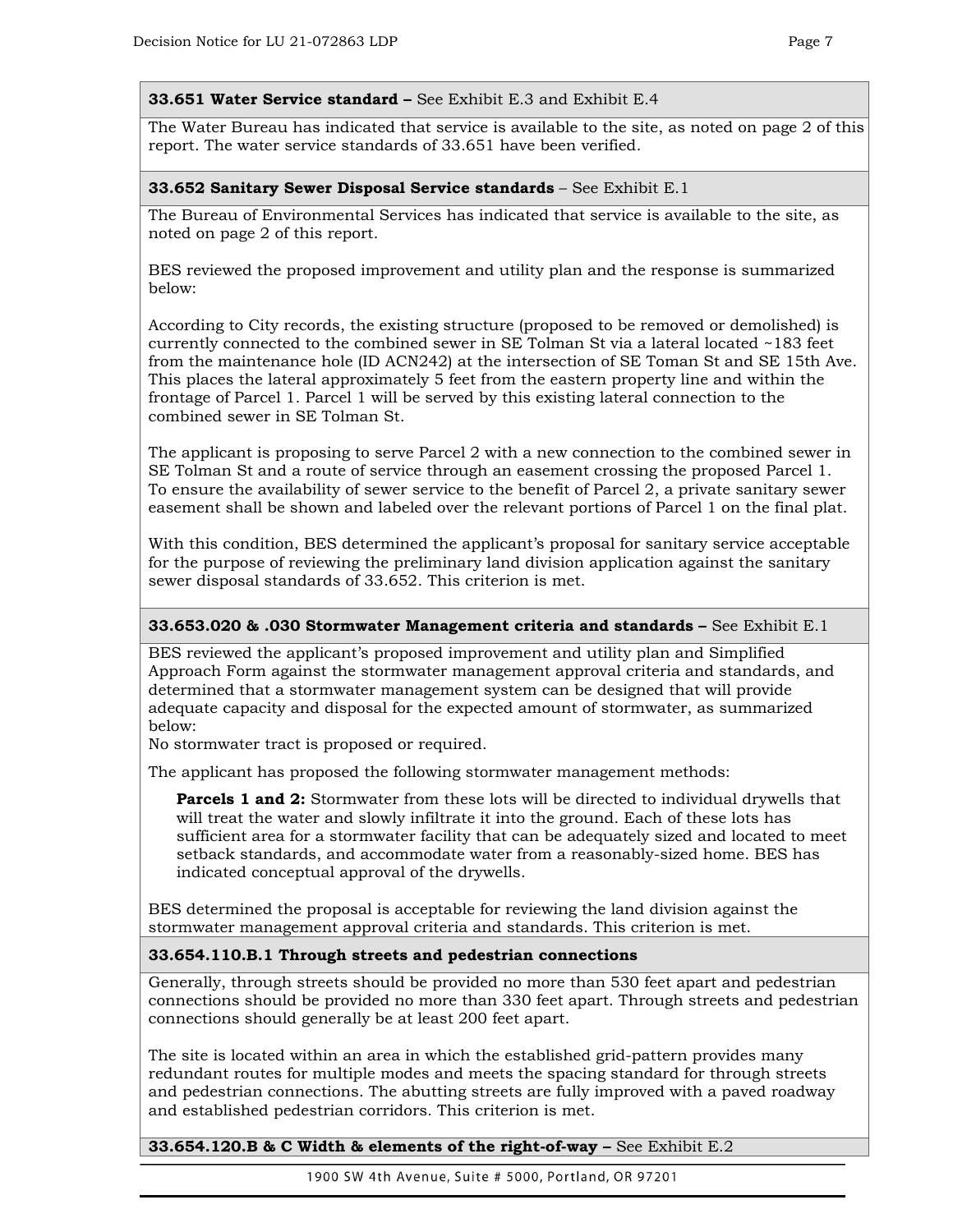# **33.644.120.H Street Trees –** See Exhibit E.6

The width of the local street right-of-way must be sufficient to accommodate expected users, taking into consideration the characteristics of the site and vicinity, such as the existing street and pedestrian system improvements, existing structures, and natural features.

For public streets, PBOT reviews the configuration of elements within the street right-of-way for consistency with city standards and specifications; and Urban Forestry addresses the retention and installation requirements for street trees.

PBOT has indicated that the existing street is currently improved to City standards. PBOT has not identified or been made aware of any factors related to this proposal that lead to a conclusion other than that one additional dwelling can be safely served by this existing street without having any significant impact on the level of service provided.

Urban Forestry evaluated the provision of street trees and planting areas for the public rightof-way and determined that the land division will not move the site out of conformance with standards if new development is proposed. There are currently no street trees along SE 14<sup>th</sup> Avenue. If the applicant converts the existing structure to attached houses, rather than adding new development to the site, the land division would make the existing development move out of conformance with street tree standards, which is not allowed. To ensure this doesn't happen, if the existing development is converted to attached houses, the applicant must meet the street tree requirements along SE 14th prior to final plat approval.

Based on the foregoing, the width of the right-of-way will be sufficient to accommodate the expected users. This criterion is met.

#### **33.654.130.A - Utilities (defined as telephone, cable, natural gas, electric, etc.)**

Any easements that may be needed for private utilities that cannot be accommodated within the adjacent right-of-ways can be provided on the final plat. At this time no specific utility easements adjacent to the right-of-way have been identified as being necessary. Therefore, this criterion is met.

# **DEVELOPMENT STANDARDS**

Development standards that are not relevant to the land division review have not been addressed in the review. Unless specifically required in the approval criteria listed above, this proposal does not have to meet the development standards in order to be approved during this review process. The plans submitted for a building or zoning permit must demonstrate that all development standards of Title 11 can be met, and those of Title 33 can be met, or have received an Adjustment or Modification via a land use review prior to the approval of a building or zoning permit.

#### **Future Development**

- Attached Houses on Corner Lots-- special requirements apply to development on new lots created using the provisions for attached housed on corners (Section 33.110.240.E of the code in effect on July 30, 2021). Note: the code in effect at the time of building permit submittal will apply to future development on the site.
	- 1. The address and main entrance of each house must be oriented to a separate street frontage.
	- 2. Development on Parcel 2 must be oriented toward SE 14TH Ave and development on Parcel 1 must be oriented toward SE Tolman St.
	- 3. The height of the two units must be within 4 feet of each other
	- 4. The exterior finish material must be the same, or visually match in type, size and placement.
	- 5. The predominant roof pitch must be the same.
	- 6. Roof eaves must project the same distance from the building wall.
	- 7. Trim must be the same in type, size and location.
	- 8. Windows must match in proportion and orientation.

1900 SW 4th Avenue, Suite # 5000, Portland, OR 97201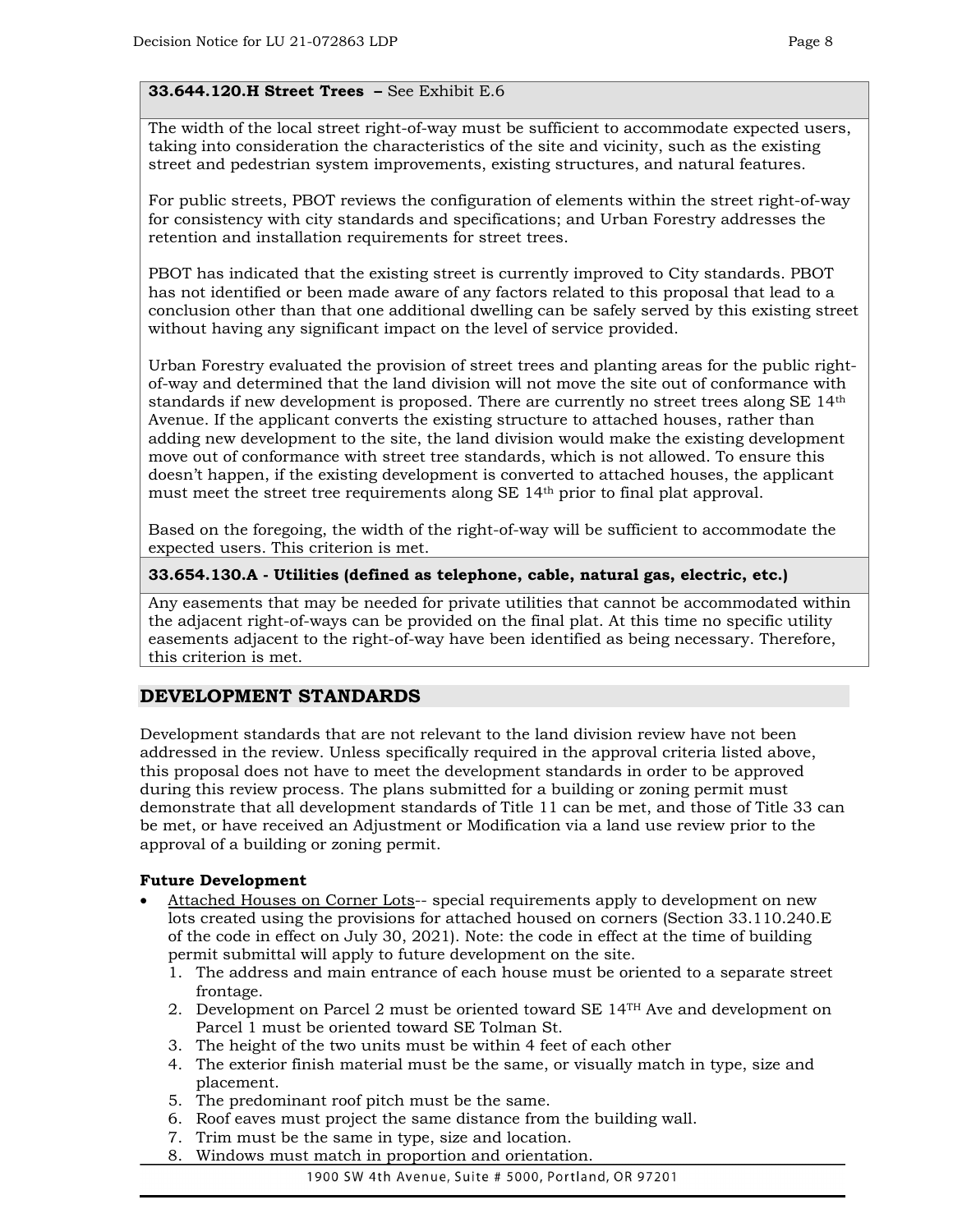**Existing development that will remain after the land division.** The applicant is seeking flexibility to either remove the existing structure on the site or retain it and convert it to attached houses. The division of the property may not cause the structures to move out of conformance or further out of conformance to any development standard applicable in the R5 zone. Per 33.700.015, if a proposed land division will cause conforming development to move out of conformance with any regulation of the zoning code, and if the regulation may be adjusted, the land division request must include a request for an adjustment (Please see section on Other Technical Standards for Building Code standards).

If the existing structure will be removed prior to final plat approval, all demolition permits must receive final inspection approval and then there will be no development on site and therefore the land division will not cause existing development to move out of conformance with Zoning Code standards.

If the applicant chooses to retain the existing structure and convert it to attached houses, the proposed parcels/structures will need to meet all applicable requirements of City titles and the conversion permits must receive final inspection approval prior to final plat approval. Additionally, the applicant will be required to submit any required documentation (e.g. survey) to verify that the shared wall of the converted attached houses is located on the proposed lot line.

With the conditions noted above, this land division proposal can meet the requirements of 33.700.015.

# **OTHER TECHNICAL REQUIREMENTS**

Technical decisions have been made as part of this review process. These decisions have been made based on other City Titles, adopted technical manuals, and the technical expertise of appropriate service agencies. These related technical decisions are not considered land use actions. If future technical decisions result in changes that bring the project out of conformance with this land use decision, a new land use review may be required. The following is a summary of technical service standards applicable to this preliminary partition proposal.

| <b>Bureau</b>                           | <b>Code Authority and Topic</b>                |  |  |
|-----------------------------------------|------------------------------------------------|--|--|
| Development Services/503-823-7300       | Title 24 - Building Code, Flood plain          |  |  |
| https://www.portland.gov/bds            | Title 10 – Erosion Control, Site Development   |  |  |
|                                         | Administrative Rules for Private Rights-of-Way |  |  |
| Environmental Services/503-823-7740     | Title 17 – Sewer Improvements                  |  |  |
| https://www.portland.gov/bes            | Stormwater Management Manual                   |  |  |
| Fire Bureau/503-823-3700                | Title $31$ – Fire Regulations                  |  |  |
| https://www.portland.gov/fire           | Portland Fire Code                             |  |  |
| Transportation/503-823-5185             | Title 17 – Public Right-of-Way Improvements    |  |  |
| https://www.portland.gov/transportation | Transportation System Plan                     |  |  |
| Urban Forestry (Parks)/503-823-4489     | Title 11 – Trees                               |  |  |
| https://www.portland.gov/parks          |                                                |  |  |
| Water Bureau/503-823-7404               | Title 21 – Water availability                  |  |  |
| https://www.portland.gov/water          |                                                |  |  |

As authorized in Section 33.800.070 of the Zoning Code conditions of approval related to these technical standards have been included in the Administrative Decision on this proposal.

• If the applicant chooses to retain the existing structure and convert it to attached houses, the proposed structures will need to meet all applicable Building Code requirements prior to final plat approval.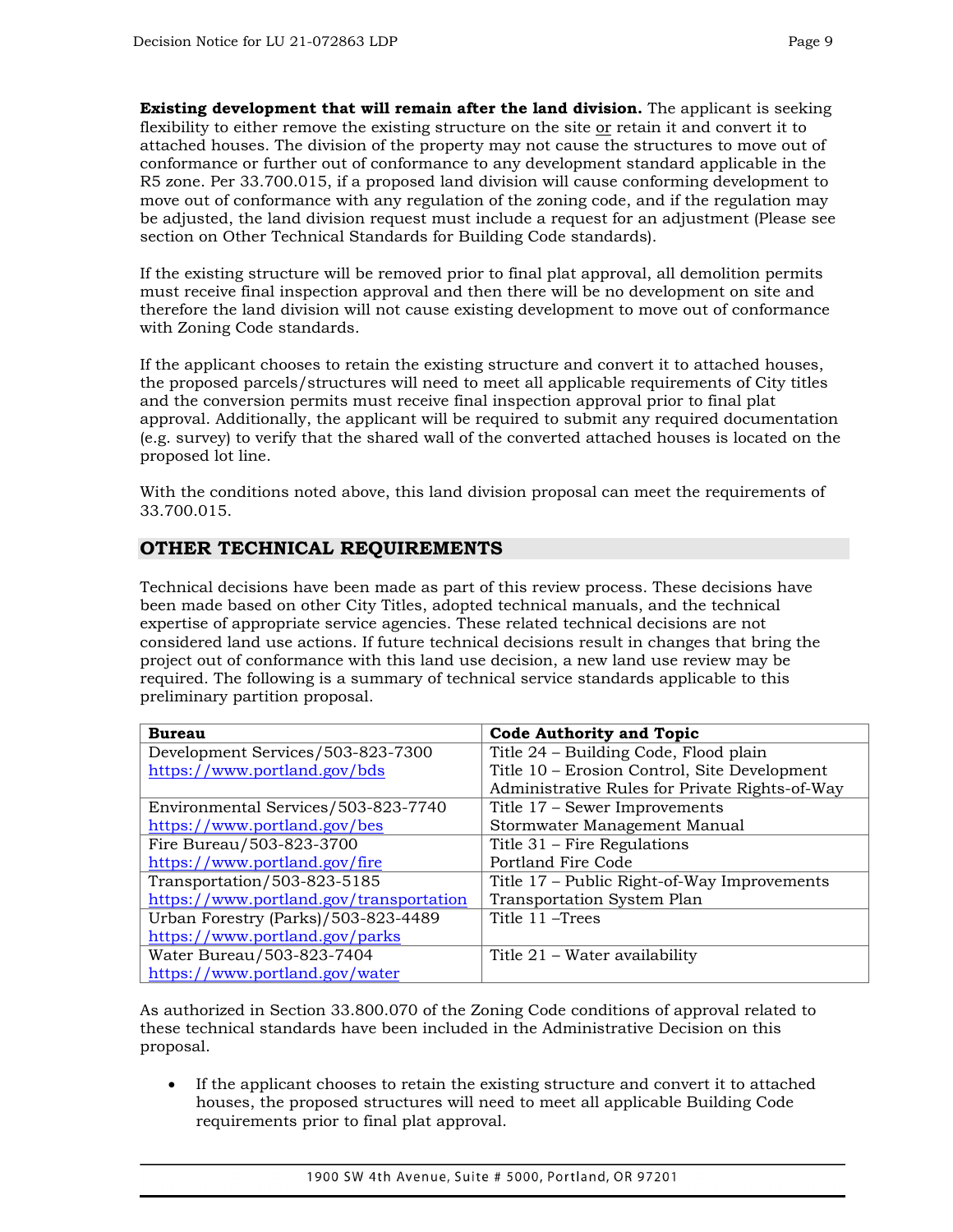• The applicant must meet the requirements of the Fire Bureau in regards to addressing requirements and fire apparatus access, including aerial access. These requirements are based on the technical standards of Title 31 and the Portland Fire Code.

# **CONCLUSIONS**

The applicant has proposed a 2-parcel partition, as shown on the attached preliminary plan (Exhibit C.1). As discussed in this report, the relevant standards and approval criteria have been met, or can be met with conditions related to utility easements, demolition/conversion of the existing structure and fire standards.

With conditions of approval that address these requirements this proposal can be approved.

# **ADMINISTRATIVE DECISION**

**Approval** of a Preliminary Plan for a 2-parcel partition, that will result in 2 parcels for attached housing as illustrated with Exhibit C.1, subject to the following conditions:

- **A. Supplemental Plan.** If required, an additional supplemental plan shall be submitted with the final plat survey for Land Use review and approval. That plan must portray how the conditions of approval listed below are met. In addition, the supplemental plan must show the following:
- The surveyed location of any buildings or accessory structures on the site at the time of the final plat application, including the common wall between attached houses;
- The surveyed location of any driveways and off-street vehicle parking areas on the site at the time of the final plat application;
- Any other information specifically noted in the conditions listed below.

# **B. The final plat must show the following:**

- 1. A private sanitary sewer easement, for the benefit of Parcel 2, shall be shown and labeled over the relevant portions of Parcel 1.
- 2. A recording block for each of the legal documents such as maintenance agreement(s), acknowledgement of special land use conditions, or Declarations of Covenants, Conditions, and Restrictions (CC&Rs) as required by Condition C.4 below. The recording block(s) shall, at a minimum, include language substantially similar to the following example: "A Declaration of Maintenance Agreement for (name of feature) has been recorded as document no. \_\_\_\_\_\_\_\_\_\_\_, Multnomah County Deed Records."
- 3. The proposed parcels must meet one of the following options for lot dimensions (original or alternative):

|                               | Min. Lot<br>Area<br>(square)<br>feet) | Max. Lot<br>Area<br>(square)<br>feet) | Min. Lot<br>Width*<br>(feet) | Min.<br>Depth<br>(feet) | Min.<br><b>Front Lot</b><br>Line<br>(feet) |
|-------------------------------|---------------------------------------|---------------------------------------|------------------------------|-------------------------|--------------------------------------------|
| Parcel 1 (original proposal)  | 2500                                  |                                       | 50                           | 50                      | 50                                         |
| Parcel 2 (original proposal)  |                                       | 2500                                  | 50                           | 50                      | 50                                         |
| Parcel 1 (alternate proposal) |                                       | 2750                                  | 50                           | 55                      | 50                                         |
| Parcel 2 (alternate proposal) |                                       | 2250                                  | 45                           | 50                      | 50                                         |

#### **C. The following must occur prior to Final Plat approval:**

#### **Existing Development**

1. If the applicant chooses to remove the existing structure on the site, a finalized permit must be obtained for demolition of the existing residence on the site and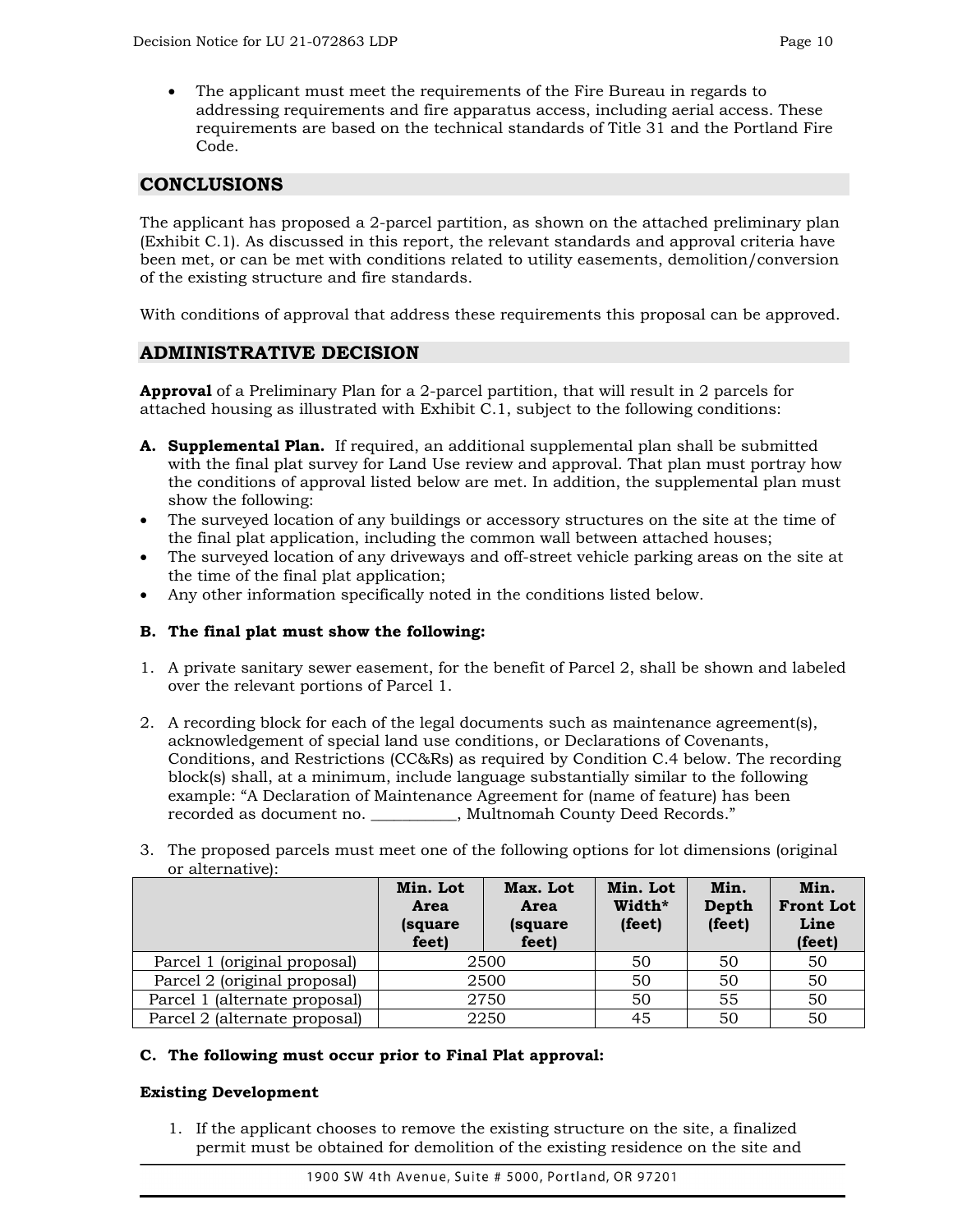capping the existing sanitary sewer connection. Note that Title 24 requires a 35-day demolition delay period for most residential structures. Additionally, the City's Deconstruction ordinance applies to houses built in 1916 or earlier and/or designated historic resources.

- 2. If the applicant chooses to convert the existing structure to attached houses, the applicant must obtain finalized building permits for the conversion of the existing structure to comply with all City requirements based on the proposed lot line. The permit plans must include the note: *This permit fulfills requirements of Condition C.2 of LU 21-072863 LDP*.
- 3. If the applicant chooses to convert the existing structure to attached houses, the applicant must meet the street tree planting requirements along SE 14th to the satisfaction of Urban Forestry.

# **Required Legal Documents**

4. A Maintenance Agreement shall be executed for the Private Sewer Easement described in Condition B.1 above. The agreement shall include provisions assigning maintenance responsibilities for the easement area and any shared facilities within that area, consistent with the purpose of the easement, and all applicable City Code standards. The agreement must be reviewed by the City Attorney and the Bureau of Development Services, and approved as to form, prior to final plat approval.

## **D. The following conditions are applicable to site preparation and the development of individual lots:**

- 1. Parcels 1 and 2 may only be developed with attached houses meeting the development standards for attached houses on a corner in effect at the time of building permit submittal.
- 2. The applicant must meet the Fire Bureau requirements for addressing and aerial fire department access. Aerial access applies to buildings that exceed 30 feet in height from the fire access as measured to the bottom of the eave of the structure or the top of the parapet for a flat roof.

**Staff Planner: Diane Hale**

**Decision rendered by:**  $\sqrt{U} U U$   $\sqrt{U} U U$  on June 14, 2022 By authority of the Director of the Bureau of Development Services

# **Decision mailed June 16, 2022**

**About this Decision.** This land use decision is **not a permit** for development. A Final Plat must be completed and recorded before the proposed lots can be sold or developed. Permits may be required prior to any work. Contact the Development Services Center at 503-823-7310 for information about permits.

**Procedural Information.** The application for this land use review was submitted on July 30, 2021, and was determined to be complete on January 12, 2022.

*Zoning Code Section 33.700.080* states that Land Use Review applications are reviewed under the regulations in effect at the time the application was submitted, provided that the application is complete at the time of submittal, or complete within 180 days. Therefore this application was reviewed against the Zoning Code in effect on July 30, 2021.

*ORS 227.178* states the City must issue a final decision on Land Use Review applications within 120-days of the application being deemed complete. The 120-day review period may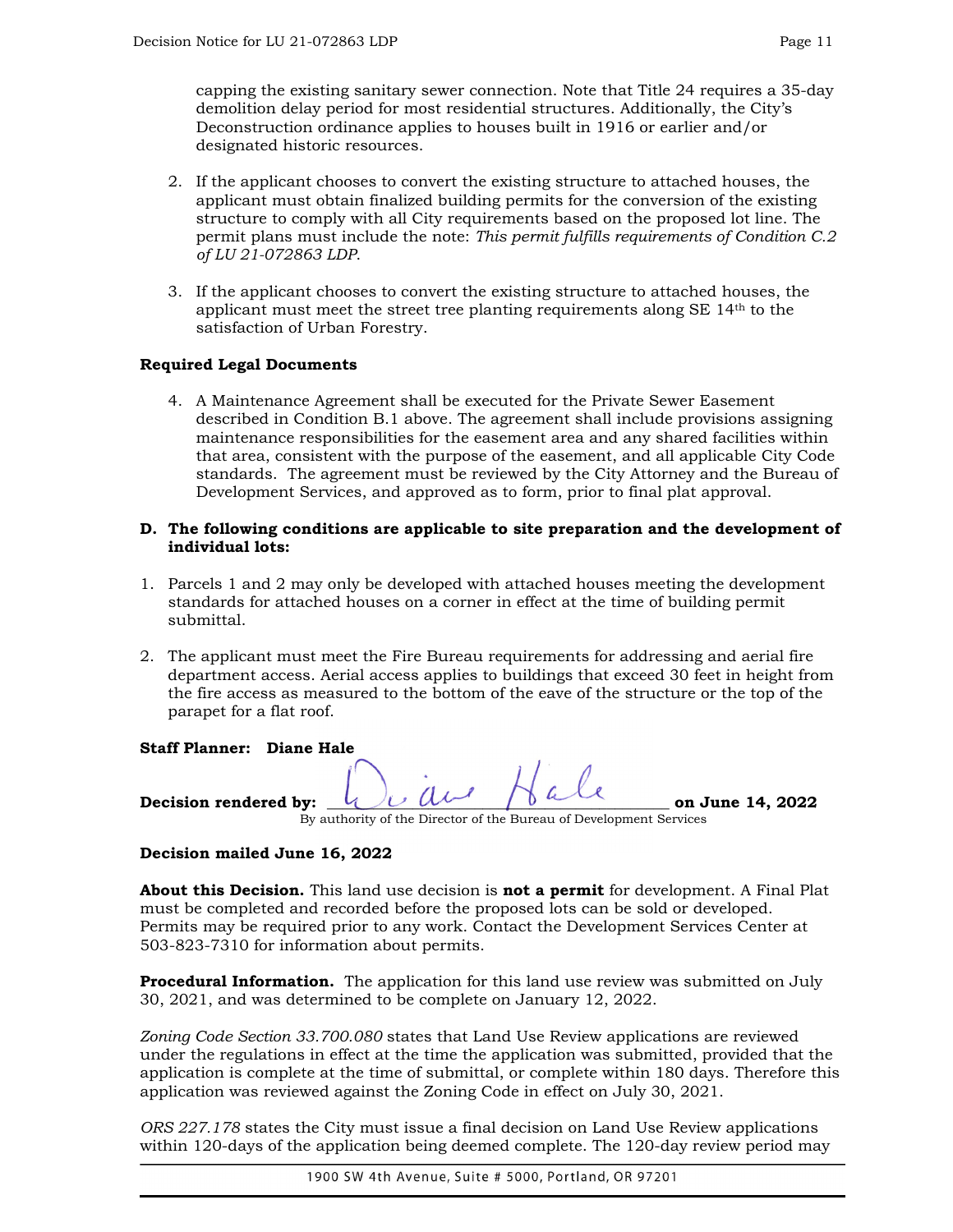be waived or extended at the request of the applicant. In this case, the applicant requested that the 120-day review period be extended by 35 days (Exhibit A.6). Unless further extended by the applicant, **the 120 days will expire on June 16, 2022.**

Some of the information contained in this report was provided by the applicant. As required by Section 33.800.060 of the Portland Zoning Code, the burden of proof is on the applicant to show that the approval criteria are met. The Bureau of Development Services has independently reviewed the information submitted by the applicant and has included this information only where the Bureau of Development Services has determined the information satisfactorily demonstrates compliance with the applicable approval criteria. This report is the decision of the Bureau of Development Services with input from other City and public agencies.

**Conditions of Approval.** If approved, this project may be subject to a number of specific conditions, listed above. Compliance with the applicable conditions of approval must be documented in all related permit applications. Plans and drawings submitted during the permitting process must illustrate how applicable conditions of approval are met. Any project elements that are specifically required by conditions of approval must be shown on the plans, and labeled as such.

These conditions of approval run with the land, unless modified by future land use reviews. As used in the conditions, the term "applicant" includes the applicant for this land use review, any person undertaking development pursuant to this land use review, the proprietor of the use or development approved by this land use review, and the current owner and future owners of the property subject to this land use review.

**This decision, and any conditions associated with it, is final.** It may be appealed to the Oregon Land Use Board of Appeals (LUBA), within 21 days of the date the decision is mailed, as specified in the Oregon Revised Statute (ORS) 197.830. Among other things, ORS 197.830 requires that a petitioner at LUBA must have submitted written testimony during the comment period for this land use review. Contact LUBA at 775 Summer St NE Suite 330, Salem, OR 97301-1283 or phone 1-503-373-1265 for further information.

The file and all evidence on this case are available for your review. I can provide some information over the phone. Copies of all information in the file can be obtained for a fee equal to the cost of services. Additional information about the City of Portland, city bureaus, and a digital copy of the Portland Zoning Code is available on the internet at [www.portlandoregon.gov.](http://www.portlandoregon.gov/)

**Recording the land division.** The final land division plat **must** be submitted to the City **within three years** of the date of the City's final approval of the preliminary plan. This final plat must be recorded with the County Recorder and Assessors Office after it is signed by the Planning Director or delegate, the City Engineer, and the City Land Use Hearings Officer, and approved by the County Surveyor. **The approved preliminary plan will expire unless a final plat is submitted within three years of the date of the City's approval of the preliminary plan.**

#### **EXHIBITS**

#### NOT ATTACHED UNLESS INDICATED

- A. Applicant's Statement
	- 1. Applicant's original submittal and plans
	- 2. Applicant's response, Jan 12, 2022
	- 3. Applicant's response, April 25, 2022
	- 4. Applicant's response, May 3, 2022
	- 5. Applicant's response, May 11, 2022 (SWMM Form)
	- 6. Extension Form
- B. Zoning Map (attached)
- C. Plans/Drawings: